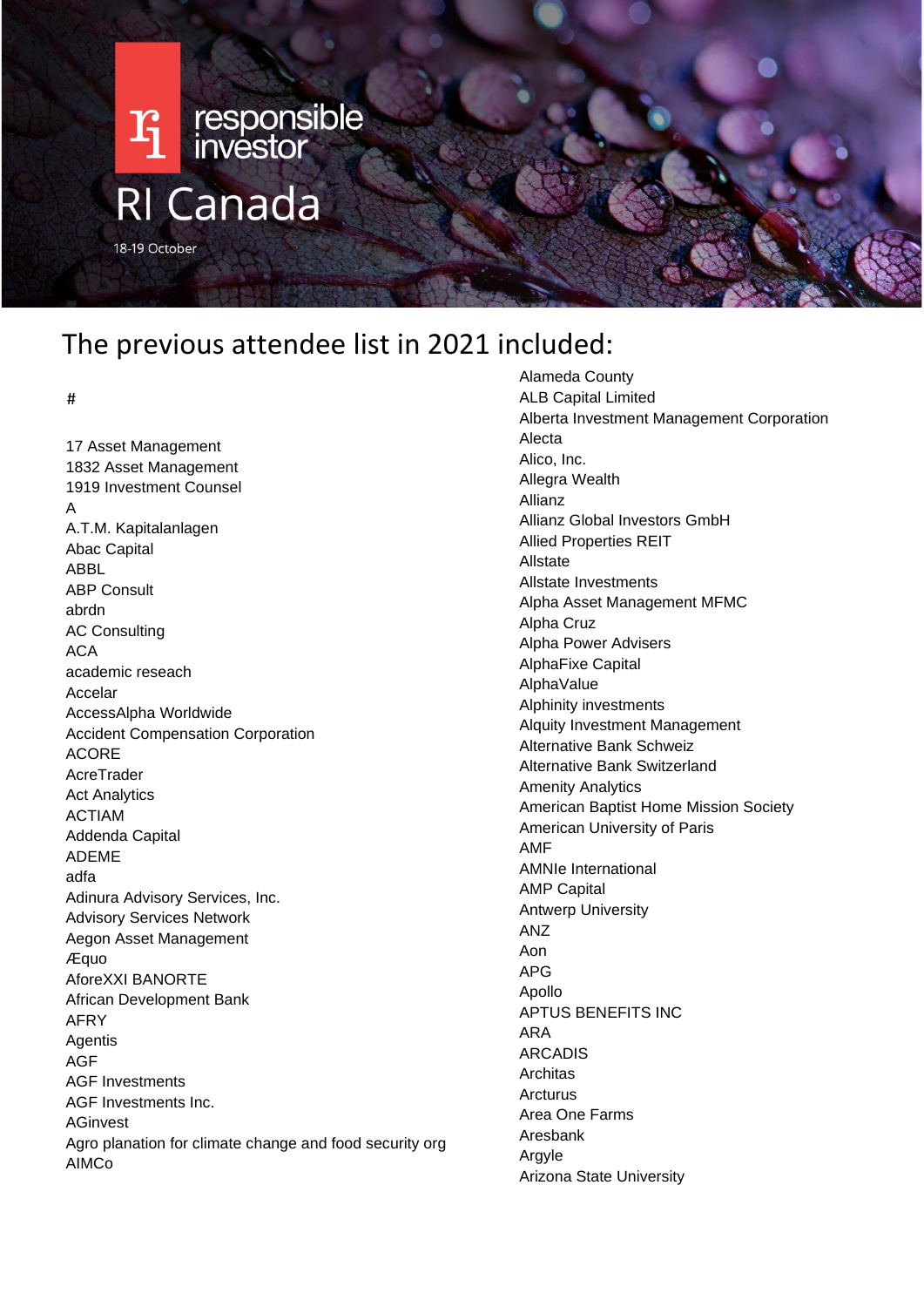

ARLC Pty Arnhold Arwin&Partners ASAHI LIFE ASSET MANAGEMENT AshurstFitzpatrick Asobolsa Aspire Global Asset Management One Association of Canadian Pension Management Association of Corporate Treasurers Association of Devvelopment Financing Institutionsn Asia and the BociPension Corp Ataraxia ATCO Atelier de couture Atkinson Foundation Atlantic Bank Limited ATP ATTS Group Auburn Audencia Business School Ausenco/Hemmera Autorité des marchés financiers Avantages - Groupe Contex Avenue Capital Group AVEVA Aviso Wealth Avison Young Aviva Canada Aviva Investors AXA AXA GIE AXA Investment Managers AXA XL Axia Real Assets Axxcelus Capital Advisory Partners Inc.

#### B

B Lab Switzerland B.C. General employees' union Baillie Gifford Banister & Company Bank Islam Malaysia Berhad Bank of America Bank of Canada Bank of Cyprus

banpro Banque de Developpement du Mali Banque Nationale Banque Nationale Investissements Baring Asset Management Barnett Waddingham Barrow Hanley Basalt Infrastructure Partners Bâtirente BC Municipal Pension Plan **BCE BCFSA** BDC BDC Capital Benecomms Beneva **Benevity** Bennett Jones BentallGreenOak BeOn Berenberg **Bernstein** Bespoke Finance Better Capital First Beutel, Goodman & Company Beyond Alpha BHP BHP Foundation **BHRRC** Big Ridge Gold Corp. Bioform Solutions Biomass Group Bird Construction **Blackrock** Bloom Lanys Professional Corporation Bloomberg Blue finance BlueOrchard BMO Global Asset Management BNP Paribas **BNS** Bonnefield Financial BOREALIS GLOBAL ASSET MANAGEMENT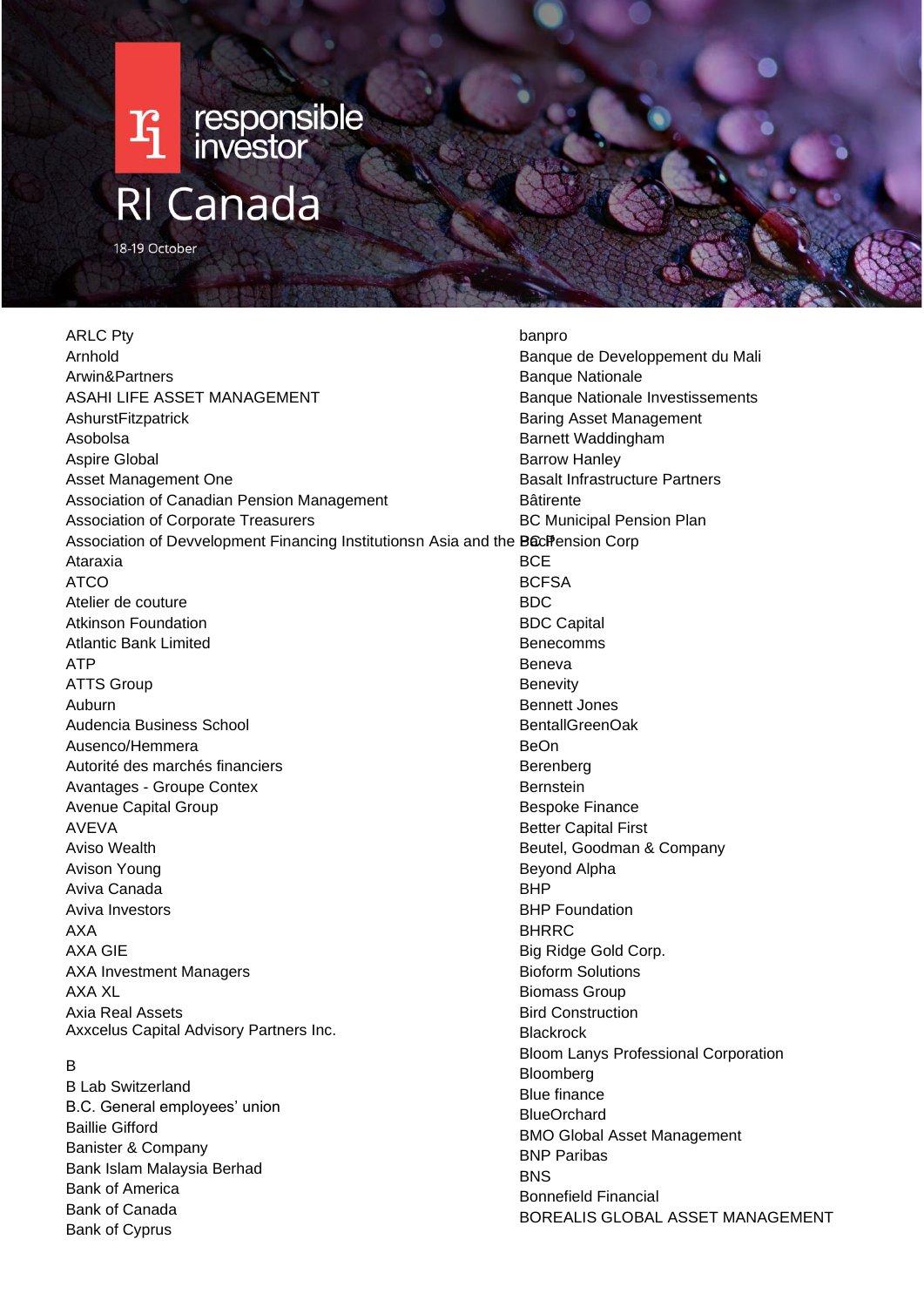

BPA Worldwide, Inc. BPCE bpost BriCASFR BrightWorld ESG Briink **BrilLiquid** British Columbia Investment Management Corporation (BCI) Broadridge Financial Solutions Brookfield Brookfield Properties **BSR RT** BTG Pactual Building Bridges Bunge Burns & McDonnell

#### C

California Debt and Investment Advisory Commission CalPERS **Calvert** Calvert Impact Capital Cambridge Econometrics Cambridge Forums Canada Climate Law Initiative Canada Life Canada Mortgage and Housing Corporation Canada Post Corporation Pension Plan Canadian Coalition for Good Governance Canadian Institute for Climate Choices Canadian Medical Association **CapeFreelance** Capital for Climate Capital Group Capital Navigation Strategies Capstone Infrastructure Carbon Direct Carbon Tracker Initiative **Carbonfixers** Cascadia Seaweed Corp. Casgrain and Company Limited CBGS CDP CDPQ

CEC Enterprises **CEM** CEMEX Center for Agriculture and Climate Change Center-invest Bank Central 1 Credit Union Ceres CFA Instittute Change Group Limited Changing Habits Solutions Inc. Charles Stanley checkmate Capital Chi Cong Group Christian Brothers Investment Services Christine Ervin/Co Church of England Pensions Board CI Global Asset Management CIBC CIBC Asset Management CIBC Capital Markets CIBC Wood Gundy CIBC World Markets Circular Investment B.V. **Citibanamex** Citigroup **Citrix** Citxw Nlaka'pamux Assembly City of Hamilton Clareo Clarity AI CLEAN ENERGY CANADA Clean Energy Finance Corporation Clear Skies Investment Management Clearsum **Climastry** Climate Bonds Initiative Climate Disclosure Standards Board (CDSB) Climate Finance Action Climate Fund Managers Climate Neutral Group Climate Risk Services Climate Smart Solutions Canada CMA Investco CMEWA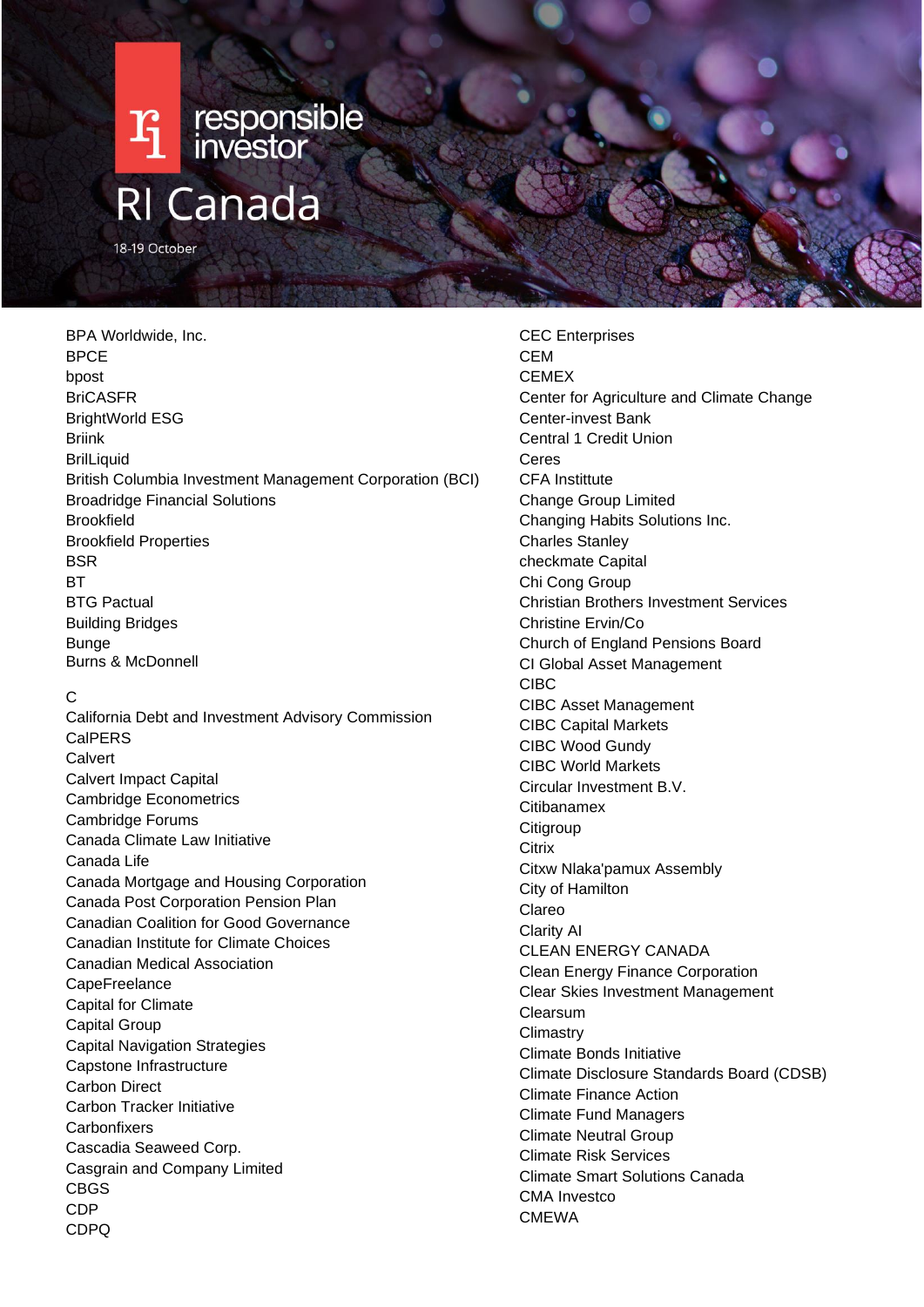

18-19 October

CMS Cameron McKenna Nabarro Oswang CN Investment Division **CNIS** CNMV CO2 GRO Inc. Coast Funds Colchester Global Investors Columbia University Commercial Bank of Ceylon PLC Common Fund for Commodities (CFC) Commonland Competent Boards Concordia University Conestogo Electric Inc. CONINCO Explorers in finance SA Consilium Capital Convergence Blended Finance Corbel Commercial Coronation Corporate Knights Corrs Chambers Westgarth Counselrock Partners covalgest Covenant Solar CPA Canada CPA Ontario CPG CPG Hyphen Global C-Power Advisory CPP Investments Credit Suisse **CRH** Crop Performance Crown Property Management Inc. Crown Realty Partners CSA Group CSER [CSR.dk](http://csr.dk/) Cultural Heritage Partners CUPID PEACE VILLAGE Curation Cushman & Wakefield Asset Services Cushman & Wakefield, Inc.

# D

DADJ Inc Daiwa Capital Markets Daiwa Capital Markets Europe Dalberg **Datagration** Datamaran Davidson Capital Research Davy DB DBJ Europe DDCF De Nederlandsche Bank Décode ESG Deep Science Ventures Deka Investment GmbH Delaney Capital **Deloitte** Delphi group Demeter Advisors Inc. Demeter Capital Denham Capital Department of Finance, Canada derigo **Desjardins** Desjardins Financial Security Desjardins Global Asset Management Desjardins Investments Dhillon Centre for Business Ethics DIET DNV Domini Impact Investments Donna Doris Duke Charitable Foundation Dotted i Strategies DRA Global **Dragonglass** Dream Sky Integrated Inc. DSS Duke University Dulce Jardin DWS DWS Investment GmbH DXD Consulting Inc.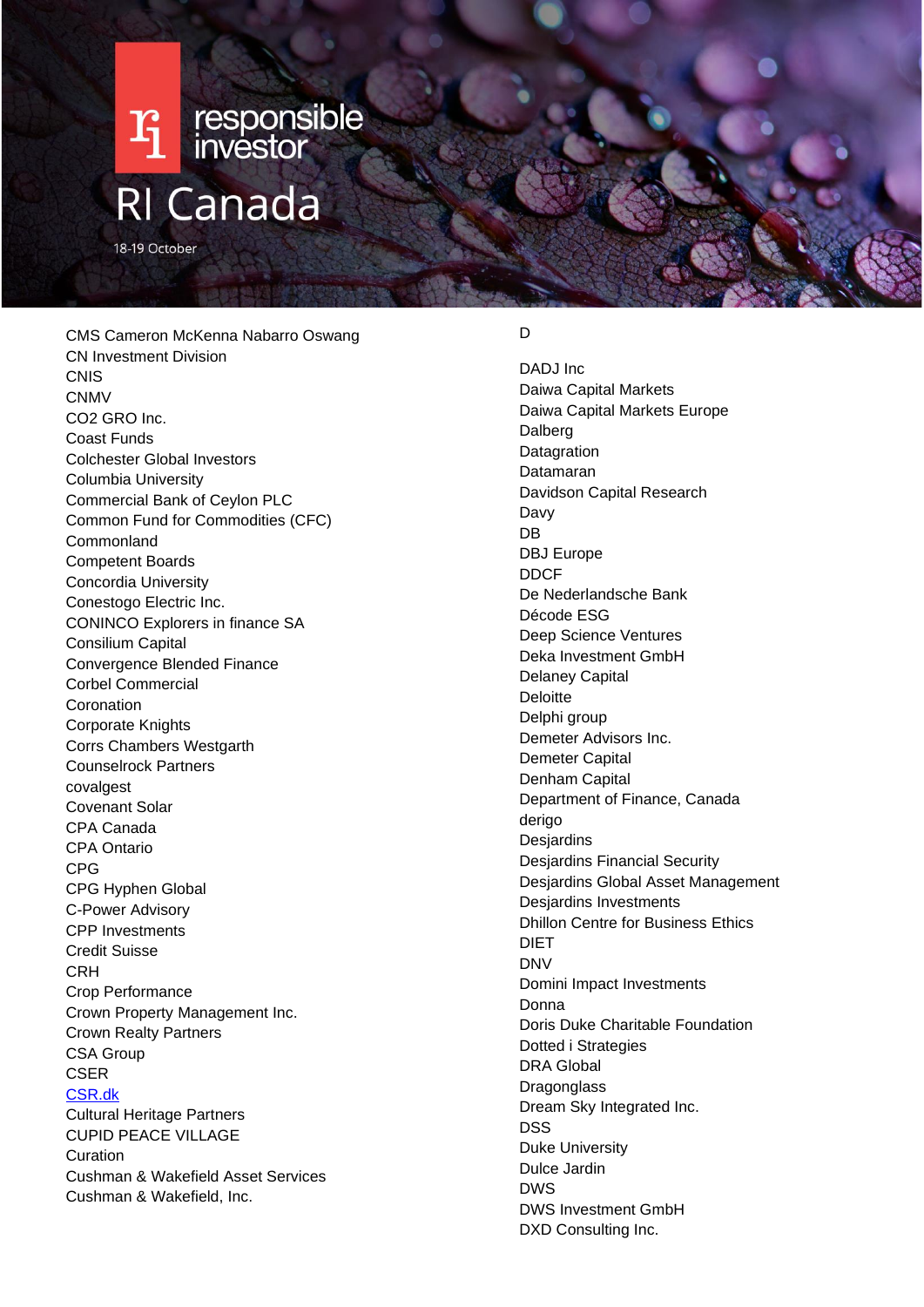# $\mathbf{F}_1$  responsible **RI Canada**

18-19 October

## E

E2M/ The Collaboration Earth Labs Group EARTH University EBRD Eckler **Ecometrica** Economical Insurance Ecovadis ED EEAM **EffectiveIR** EliteSDGs Business Consulting Ellerston Capital Ellmen Research Elo Emergent Capital Partners Emperor Empire Life Empower Retirement Enbridge Energy Transfer Enerplus Corporation Environment and Climate Change Canada Environmental Defense Fund Environmental Resource Management (ERM) Epic Investment Services EPRA Erin Park Business Solutions ESG Global Advisors ESG Management Consultants ESG Plus GmbH ESG Screen17 GmbH ESG Validation Ethical Money Ethical Screening EthicInvest - Leede Jones Gable Ethiopian chamber of commerce and sectoral associations Ethos Capital EU delegation to the United Kingdom European Commission European Investment Fund European University at Saint Petersburg

Evalueserve Evolution Environmental Asset Management Exane BNPP Executive Assistant to Nili Gilbert Export Development Canada EY FactSet F FAIRR Farafena Foods Farm Credit Canada Fasken FCDO Federated Hermes Federated Hermes - International FEWCOOPSA Food-Energy-Water South Africa Tertiary C ffh Management Services FGC Fidelity Fiera Capital Finance in Motion Financial Services Finity Group First Environment Inc. First Peoples Worldwide First Sentier Investors FirstService Residential Fitch Ratings FNFA Fonds de solidarité FTQ Foresight Analytics Forest Alpha Fortis Inc. Forum for the Future Frame Global Asset Management Frank Bold Franklin Templeton FRB Freelance FS FSFM FTI FTSE Russell Fukoku Life International (UK)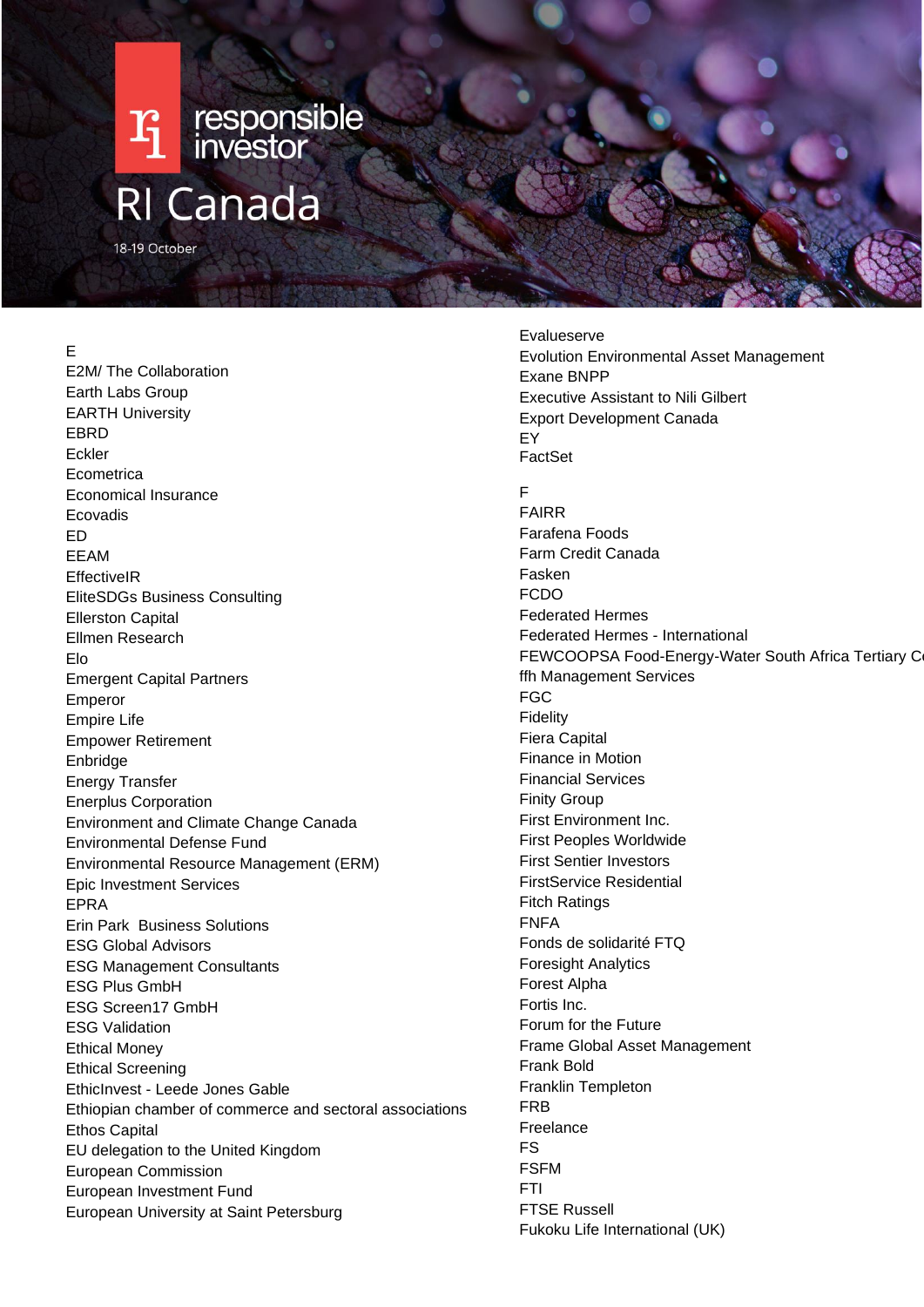

Future Super Future-Fit Foundation FutureZero

#### G

Gaia Herbs GAM Gartner Works GCAM **GCC** Gemcorp Capital Genera Capital Genesis Geneva Macro Labs Georgeson German Development Institute German Federal Ministry for the Environment GEST - Green Efficiency for Sustainable Transformation GFA Gibson Dunn & Crutcher UK Gildan GISMA Business School University of Applied Sciences GIST Advisory GLC Advisors Global Affairs Canada Global Alpha Capital Management Global Compact Network Japan Global Counsel Global Finesse Global Harvester Holdings Global Institute for Water Security Global Risk Institute **GlobalECCI** Go Green mechanism Gold Standard Foundation Golden Star Resources and SilverCrest Mining Goldman Sachs Goldman Sachs Asset Management Good Corporate Culture Good Energies Foundation Gordon and Betty Moore Foundation Government of Alberta Government of Canada GPIF Graduate Institute Geneva

Grant Thornton Greece Grantham Institute. Imperial College Grayblock Power Great Barrier Reef Foundation Green Climate Fund Green Efficiency for Sustainable Transformation Green Eggs Capital Strategies Green Sky Sustainability Consulting Inc. **GreenBiz** GreenMorrow, Yrittajakassa GRESB GROW Centre Gruppo Generali **GSGP** Gualca Aventura Guardian Capital LP Guggenheim Securities GWLRA

#### H

Hancock Natural Resource Group HBL BANK UK Healthcare of Ontario Pension Plan Heather Mak Consulting INc. Heptagon Capital **HEST** Hestia Global **HFS HHM Office** High Level Climate Champions HighView Financial Group Hill & Knowlton Strategies **HKUST** Honeytree Investment Management **HOOPP** Howard University Libraries **HPS HSBC** HSBC Asset Management HSBC Bank Canada HSBC Global Asset Management (Canada) HSBC Insurance Hydragas Limited Hydro One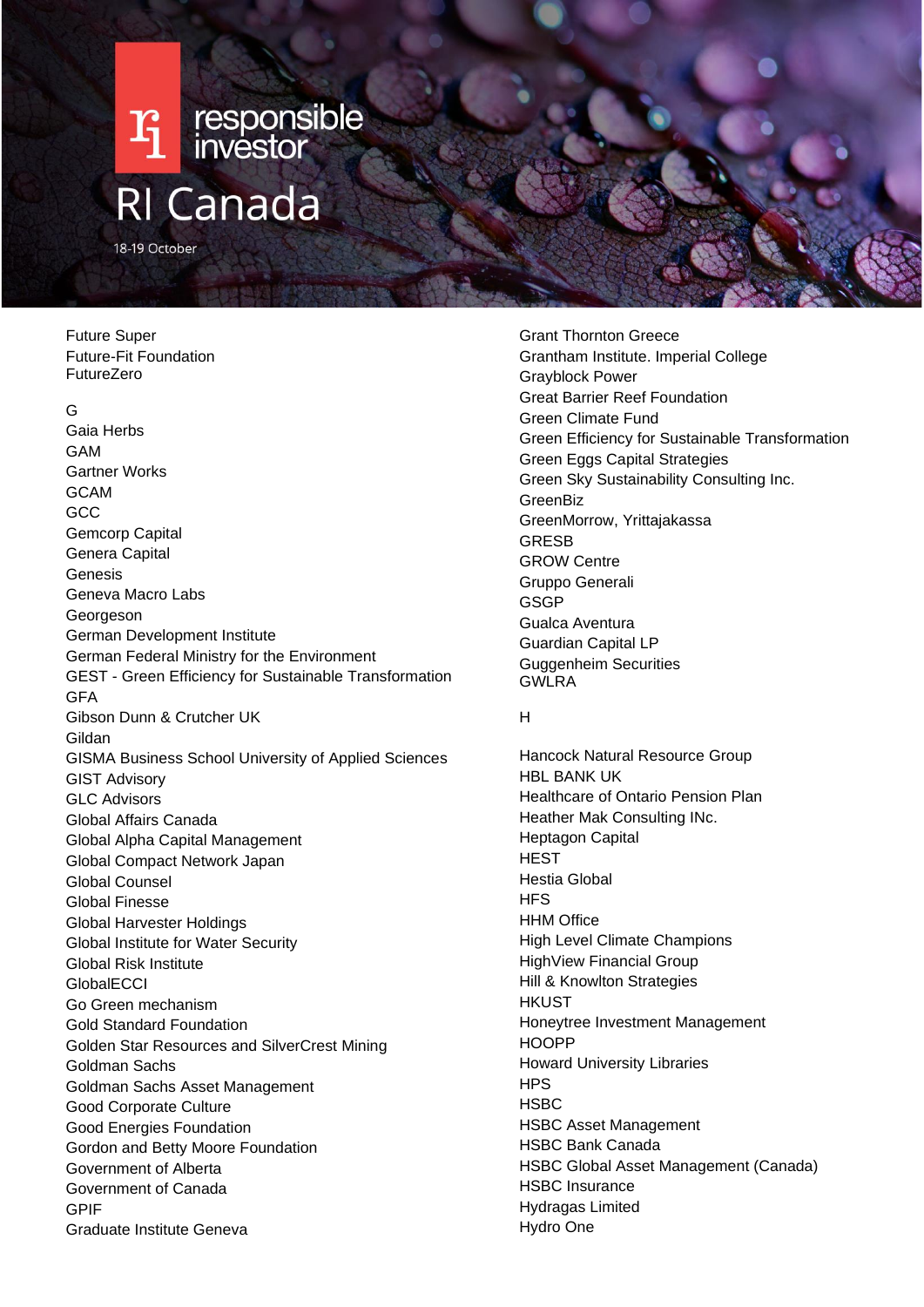

I

ICADE-Universidad Pontificia Comillas ICGN ICO IEBA France Ieefa IEIM IESE Business School IFC IGC IGM IGM Financial Iheid **IIGCC** IIRR ILO IMCO Impact Bridges Group Impact Capital Managers Impact Cubed Impact Frontiers Inclusive Development International Independent Consultant Indian Institute of Technology Kharagpur Indigeno Travel Indigenous Edge Industrias Peñoles INFLECTION POINT CAPITAL MANAGEMENT InfluenceMap Infraco Asia Infused Products International Inspire ESG Instinctif Partners Africa Institute for Human Rights and Business Institutional Connect Intact International Finance Corporation / IFC AMC International Institute of Rural Reconstruction Invartis Consulting Invesco Invest Green Inc. Investable Oceans Investec Bank Limited

InvestEco Capital Investment Management Corporation of Ontario (IMCO) Investor Advocates for Social Justice Investor Alliance for Human Rights Investor Leadership Network Invisiblehand.company IRC Ircantec Irish Life Investment Managers Islamic Development Bank Isle of Wight LGPS ISS Corporate Solutions ISS ESG ISS Market Intelligence items international ITF Ivanhoe Cambridge Ivey Foundation IvyLeungConsulting

# $\overline{\mathbf{J}}$

J. Safra Sarasin J.P. Morgan Asset Management J.Stern & Co Japan Economic Research Institute Jarmusz & Assoc Jesuits of Canada JFG JG JLInc JLL Joh. Berenberg, Gossler & Co. KG John Hancock Financial / Manulife Johns Hopkins SAIS Jonathan Rose Companies Joule Assets JPMorgan Chase JSIR15 Juglans Trust Juniper Square

#### K

Kamakura Institute Kampani Kanrich Finance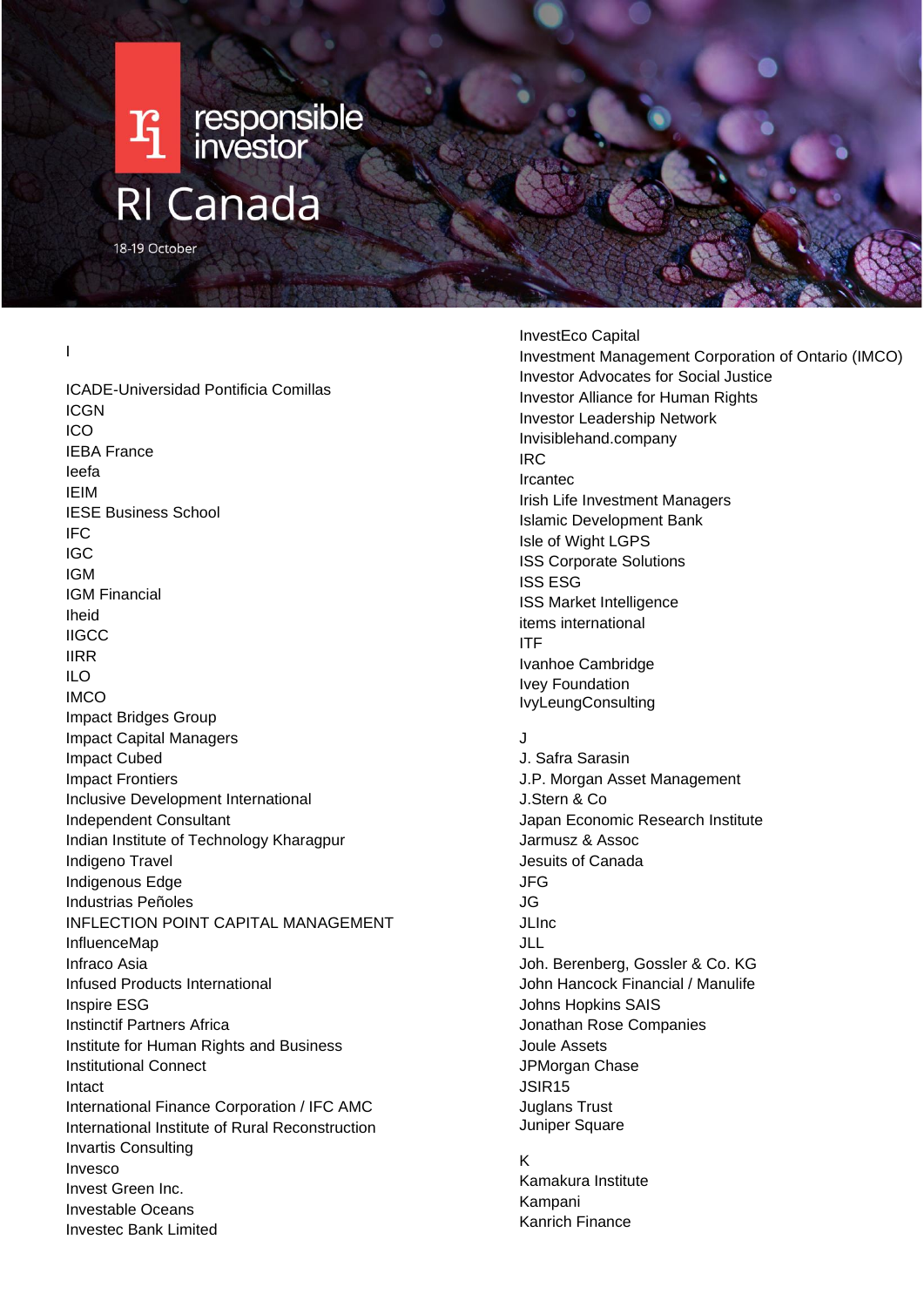

18-19 October

Kauer Consulting KBC process technology KBI Global Investors Kech KEDGE BUSINESS SCHOOL Kepler Cheuvreux Kering kgam inc./SIA Kilter Rural Kimura Capital Kiruna Capital Partners Knowledge First Financial Korea Corporate Governance Service Korea University KPMG

 $\mathbf{L}$ 

La Fondation de l'Université Laval Lake Climate Group LGIM Liberty Mutual Insurance Lifebank Foundation LifeWorks Lijora linde plc Linden Grove Group Linklaters LIONTRUST FUND PARTNERS Lloyd Fonds Aktiengesellschaft Lloyd's of London Logan Capital Management LOMM LordCap Green Lorinvest LSEG LUMSA luxembourg stock exchange Lytham Partners

#### M

Mackenzie MacKenzie Advisory Mackenzie Investments

Mackenzie University MAGENTACORE Manaaki Mandeville Private Client Manifest Climate Manitoulin Climate Consortium Manulife Marshall Wace Martens Impact Advisory Maruha Nichiro McConnell Foundation McGill University McKenzie Investments McMaster University M-E Strategic MEAG Munich ERGO Asset Management Measurabl Meeschaert AM MEG Energy Meketa Investment Group Menkes **Merantix** Mercer Mercy Investment Services, Inc. MetLife MFE MFS Investment Management **MGSSI** Microsoft Midas Asset Mgt. Company Milford Asset Management Milieudefensie (FOE Netherlands) Millani Miller Consulting Minerva Analytics Ministry of Environment Mission wealth advisor Missionary Oblates Mitsubishi UFJ Morgan Stanley Securities Mitsui & Co. Mizuho Research & Technologies MJ Hudson **MMGY** MOEJ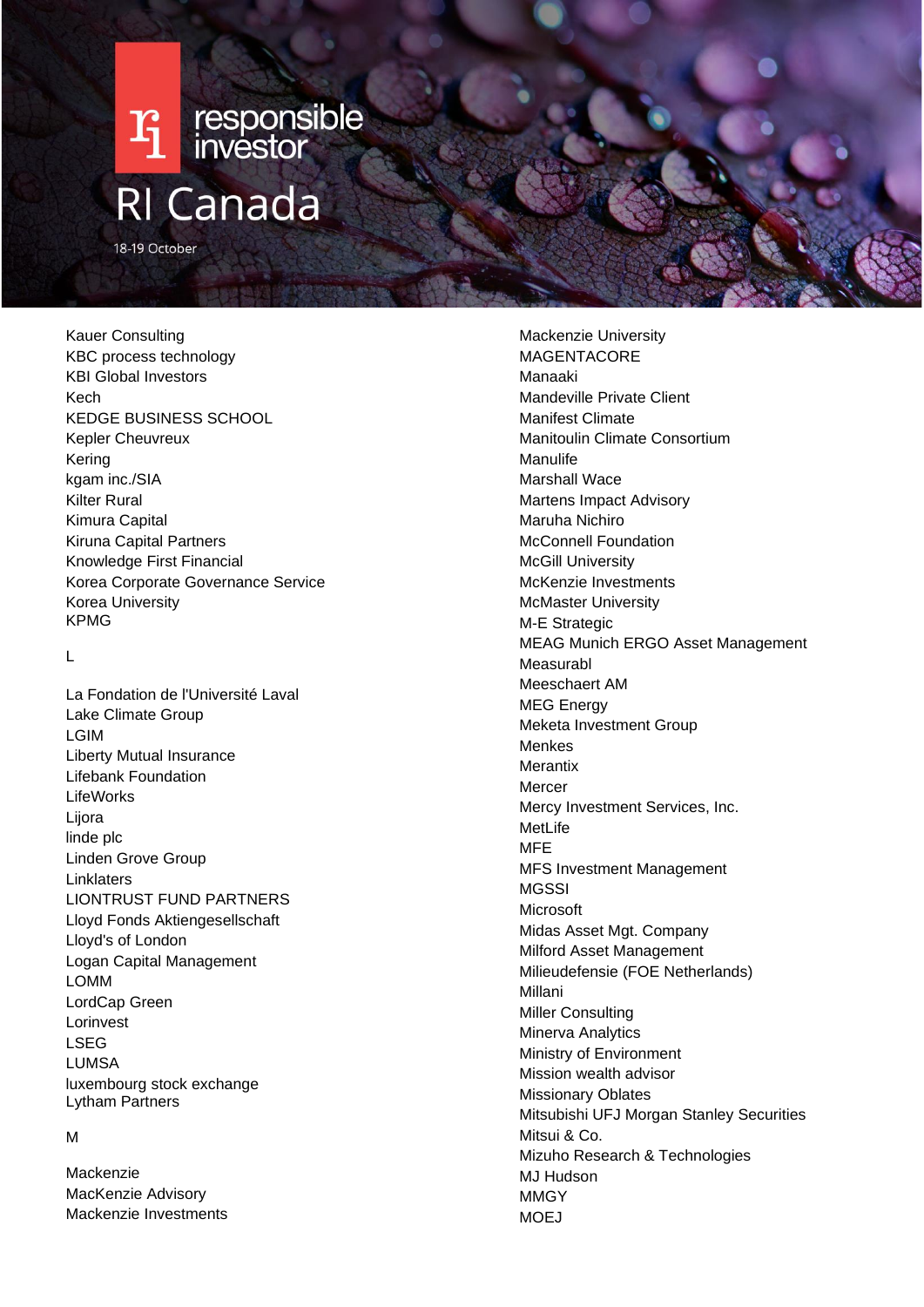

18-19 October

Momentum Investments Mondrian Investment Partners Monex Group Monringstar Moody's MORE Consultancy Morgan Stanley Morgan Stanley Investment Management **Morningstar MSCI MTN** Munich Re Munich Reinsurance Company of Canada Mutual Empathy MyHEAT

#### N

Nantucket Capital Nasdaq National Bank of Canada National Bank of Ukraine National Institute of Industrial Engineering Natural Impact Group Natural Resources Canada Natwest **Nautes** Navigate ESG Advisors NBC NBIM NDB Nedbank NEI Investments Nestle **Netc NeuerEnergy** New York State Common Retirement Fund **Nexontis** Ninety One asset management Nissay Asset Management NJ Division of Investment NMBU School of Economics and Business NN Group Nomura Nordea

Nordea Asset Management Norges Bank North Dakota State University Northern Trust NorthPeak Advisory Norton Rose Fulbright Norwegian Ministry of Finance Novisto NSW Treasury Nuveen Real Estate nys common retirement fund

# $\Omega$

OCBC Ocean to Eye Level Consulting Octogone Gestion Odlum Brown **OECD** OID Oikocredit Canada Old mutual investment group Oliver Wyman **OMERS** OMV Petrom ONE Properties **ONEX** Onex Corporation **OPSEU OPTrust** Orbia Orbis Investments Oregon State Treasury Ortec Finance **OSCI** Osmosis Investment Management OSSIAM **Other** Oxbridge Capital Oxy P

PA Consulting Pacific institute for climate solutions Palette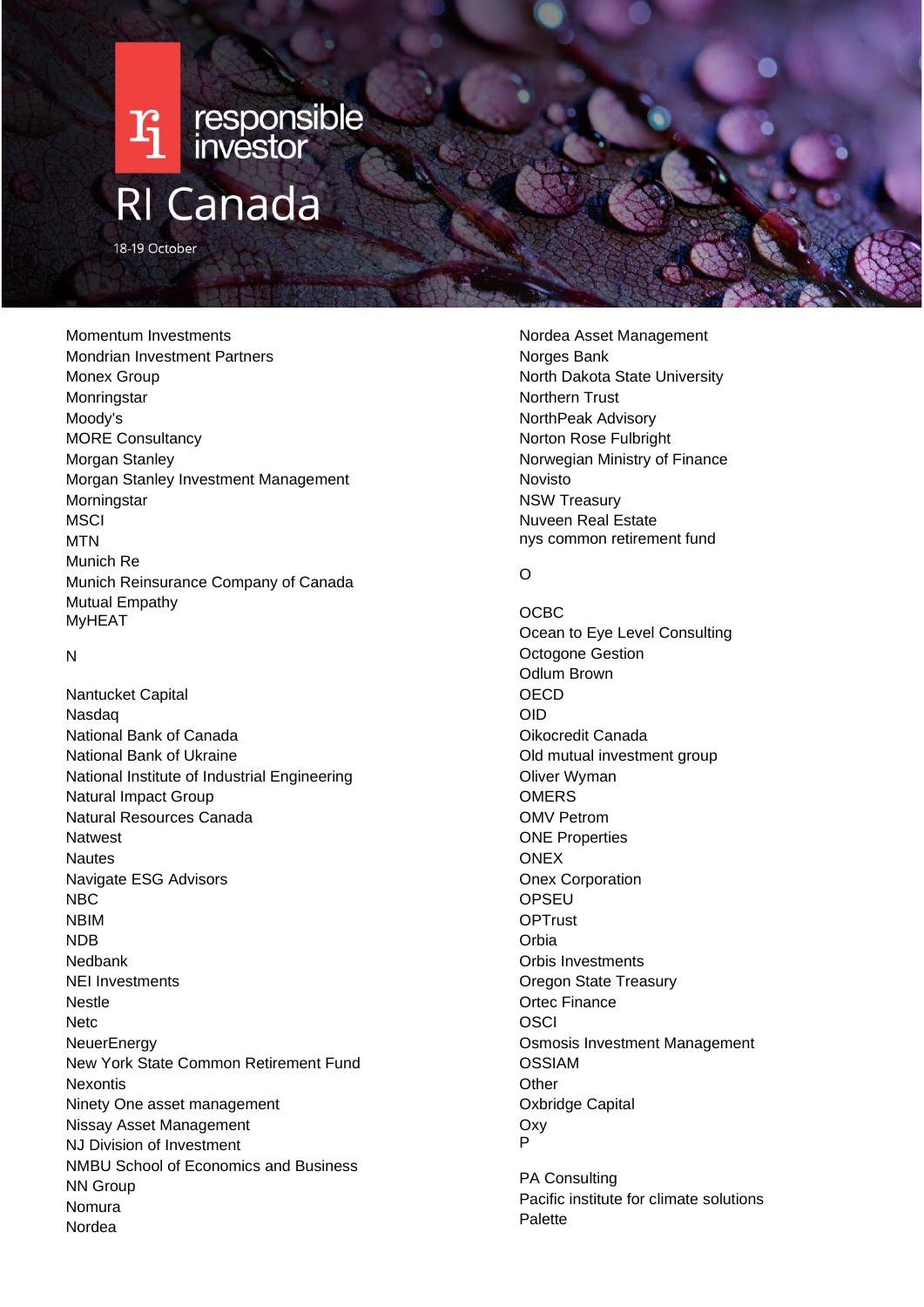# **T1** responsible **RI Canada**

18-19 October

#### Palladium

Pan American Silver Corp Partners Group AG Paul Ellis Consulting Paypal organization PBI Actuarial Consultants PBI Conseillers en actuariat **PCV** Peakhill Capital PEI Pelt8 Penhelm Perkins Coie Persefoni AI, Inc. PGIM PH&N PIMCO PIRC PJT Partners Placemore Capital Placemore Capital Inc. Planetary Hydrogen INC PlusValue Plutus Consulting Group Limited Polaris Solutions Inc. Polecat Inc. Pollination Foundation Polymath & Boffin PORTFOLIO STRATEGIES CORP. Power Sustainable PPF PPI Preqin PRI PrimeCores Private Equity International Privos Capital PRMIA Project on Organizing, Development, Education, and Research (PODER)PAC Project Reconciliation Prosperity Impact Prosperity Research Province of British Columbia Proximity Designs

Prudential plc PSP Investments PT Bank CIMB Niaga Tbk Public Equities PUR Investing Inc. Pvt PwC

#### $\Omega$

Qanuk QBE Insurance **OSuper QUAAF QuadReal** Quietroom Quilter Cheviot Quilter Investors Quinn & Partners

## R

R&A Startegic Communications RadiantESG Radnor Capital Partners Raise Green, Inc. RAK Consultants CANADA Inc. Rally Assets Inc. Ramboll Ranger Investments RAYS Capital Partners RBC RBC Capital Markets RBC Dominion Securities RBC GAM RBC Global Asset Management RBC Global Asset Management - Phillips, Hager & North RBC Insurance RealAlts Inc. REFINITIV Régime des rentes du Mouvement Desjardins Regions Regulatory World RENEW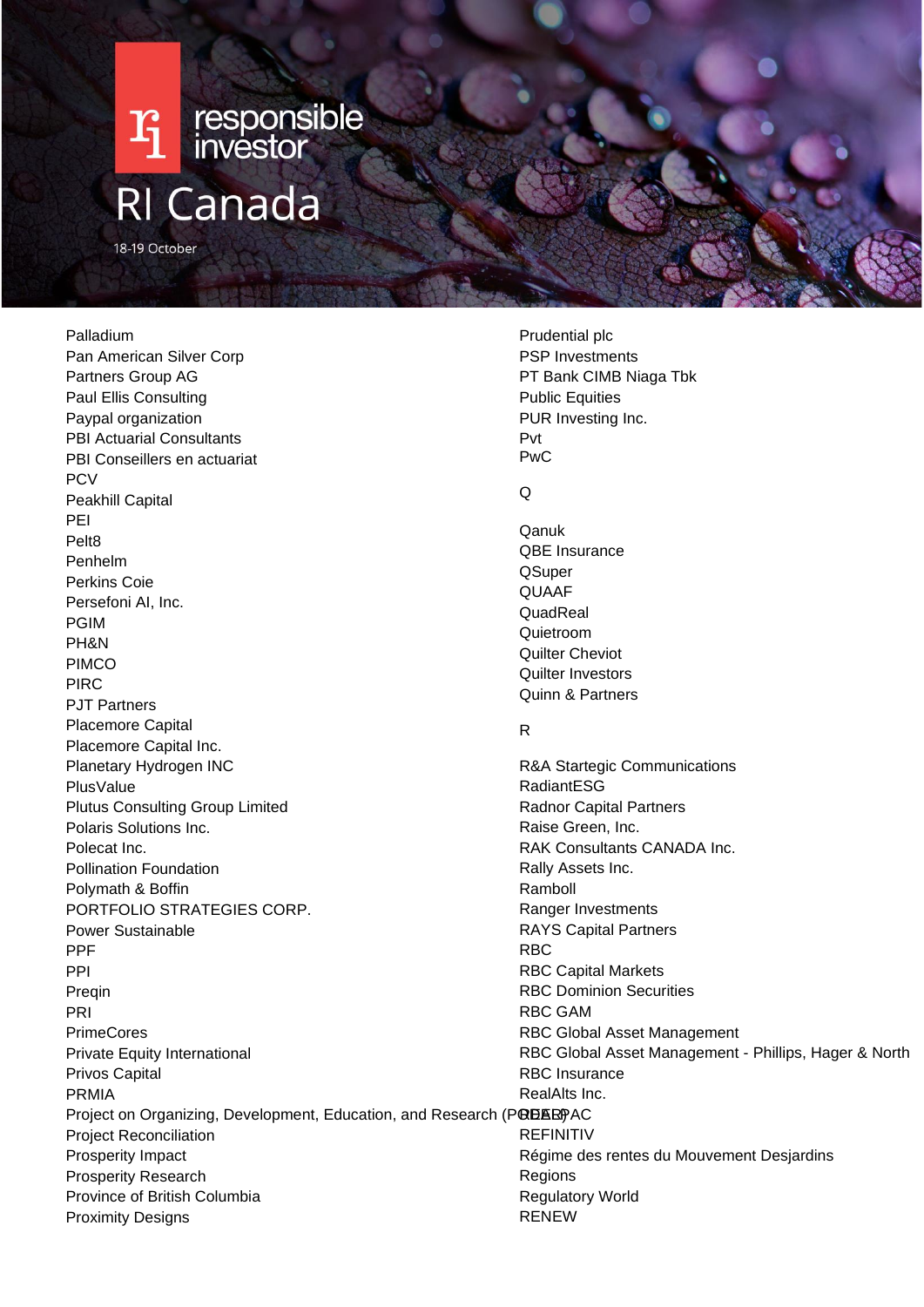

# RepRisk RESEARCH UNLIMITED Resona Asset Responsible Investment Association Reuters Events Sustainable Business RGP RHT Advisory, Inc. RIA RIAA Rights CoLab Rise Consulting [Riskthinking.ai](http://riskthinking.ai/) RMD Environmentals Inc Roanhorse Consulting Robeco Rockefeller Capital Management

Rowan Tree Capital RSK Group Russell Investments RUSSLA Limited RWTH

# S

S&P Global Safocean Sahel Capital Agribusiness Managers Limited Salcon Berhad **Salesforce** San Marcos National University Sanlam Sanvi Renewable India Pvt Sapienza U Sarasin & Partners Save the Children International Savills IM Scientific Beta Scomber Scoot Science **SCOR** Scotia Screen17 GmbH SCS SCV Consulting Seattle Aquarium Seed Consulting Group

Seneca SFCB Advogados SGS **SHARE** Shareholder Association for Research and Education Shell Shift Action Shinsei Bank SIDA SIE Sierra Club Foundation Signity SilverCross Investment Management SITAWI **Sitra** Six Nations of the Grand River Development Corporation SLC Management SLGI Smart Prosperity Institute **Solactive Solarcentury** SOR South Island Prosperity Partnership South Pole Group SPC Advisors Spherical Analytics Splunk Inc. SPTF **SPUERKEESS Squall** SRI SRI Connect St. Petri Capital Stafford Capital Partners Stagecoach Renewables Stanford University StarBridge Capital State Street Global Advisors (SSGA) State University of Rio de Janeiro (UERJ) statestreet Stephenson Harwood Stewart Investors Stone Point Capital Stonechair Capital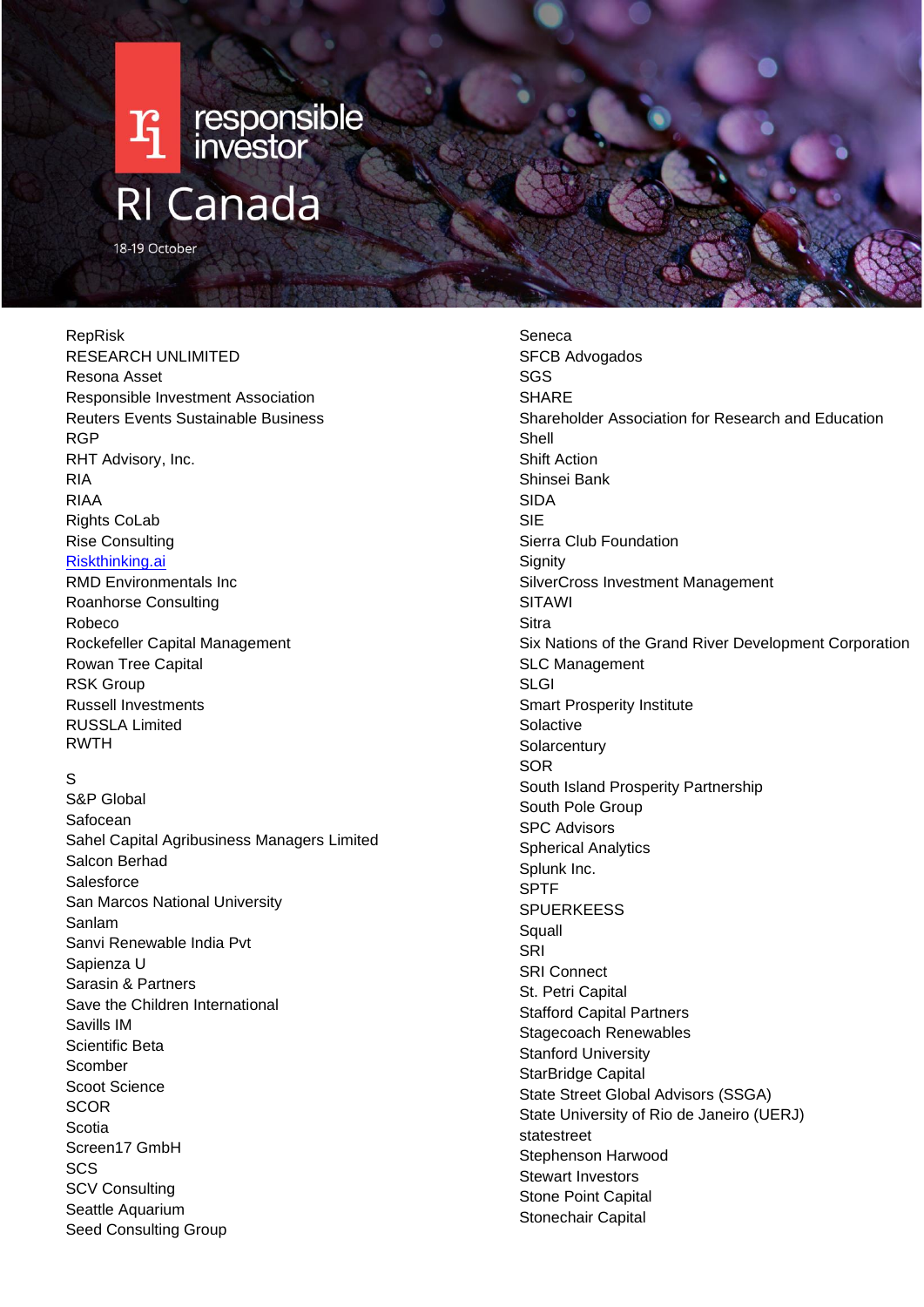

StoneWave Group Strategy international Strathcona Resources **Stratos** Sumi trust Sumitomo Mitsui Banking Corporation Sun Life Global Investments Sunbird Analytics Suncor Superintendencia de Pensiones Sura Asset Management SURS SUSI Partners Sustainability Advisory Sustainability Arbitrage Sustainability Excellence **Sustainalytics** SustainoMetric Sustinvest SVG consult SW Swannick Sweco Swedbank Försäkring Swedbank Robur Fonder AB Swiss Finance Council Swiss Optima Perspectives Swiss Re Swiss Sustainable Finance Swordfish International SynTao Green Finance Synthesis Advisory Inc. Systematica Investments **SYSTEMIQ** 

#### T

TACTHUB TAS Taza Development Corp TC Energy **TCF TCS** TD Asset Management TD Asset Management Teacher Retirement System of Texas

Telefônica Brasil **TelstraSuper TELUS Terrasustain** Textile Exchange Thai Airasia The Bank of Nova Scotia The Climate Group The Climate Service The Delphi Group The FAIRR Initiative The Geneva Association The Green Team Network The Nature Conservancy | NatureVest The Rhino Connection The S Factor Co. The University of Manchester The Value Group The Works Design Communications The World Bank Group Thread TimesSquare Capital Management Todd Race Copywriting Tokyo Stock Exchange, Inc. Toronto Centre Tourmaline Group TPG **Tradeweb** Trakya University trans care agencies TransAsia Private Capital Trans -Canada Capital TRE Investment TRIA Consulting Tricor Axcelasia Sdn Bhd Tricor Axcelasia SG Pte Triodos Bank **Triovest** Truffle Asset Management **Truist** TSX Inc. TTC Pension Plan TU Dublin TUV Rheinland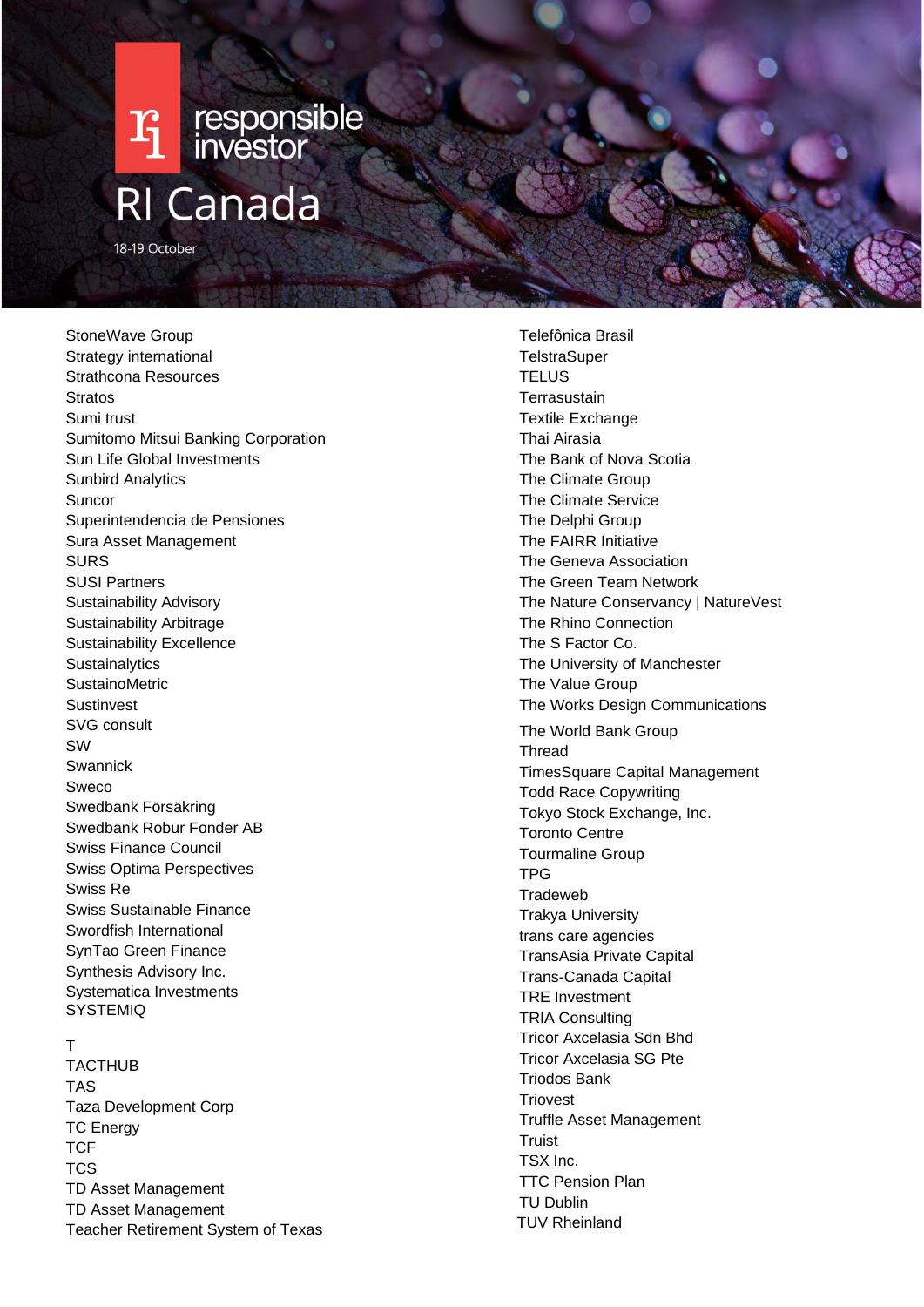

### $\overline{U}$

UAW Retiree Medical Benefits Trust UBC UBS AG UCD UCL Institute for Innovation and Public Purpose UF UFF African Agri Investments UK FCDO UK Financial Conduct Authority UK PACT UKSIF UN Global Compact unemployed UNEP FI UNEP-WCMC Unifor Unigestion Union Investment United Church Funds United Consulting Group United Nations Association, Ghana Université de Lyon Université de Sherbrooke University for national and world economy University Hamburg University of Antwerp University of Aveiro University of Bologna University of Cambridge University of Copenhagen University of Edinburgh University of Glasgow University of Guelph University of Kassel University of Luxembourg University of Michigan University of Montana University of Ottawa University of Oxford University of Reading University of The Incarnate Word University of Toronto

University of Toronto / Academic Collaboration **Consulting** University of Toronto Asset Management Corporation University of Victoria University of Virginia University of Waterloo University of Windsor University Pension Plan University Pension Plan of Ontario UOB UPP URS USAA USGBC USW  $\overline{V}$ Vahanen Environment Oy Valley First Vanguard Vanier Vantage Infrastructure Vedra Veris Wealth Partners Vermilion Energy Ville de Montréal Vintage AM VIRENTI Viresco Solutions VitaliyVandrovych VU Venture Partners VW AG W Warsaw School of Economics

Washington State Investment Board Waterfront Industry Pension Plan Watson Environmental Wawanesa Insurance WBCSD **WBG** Wellington Management Company Wells Fargo Wells Fargo Asset Management